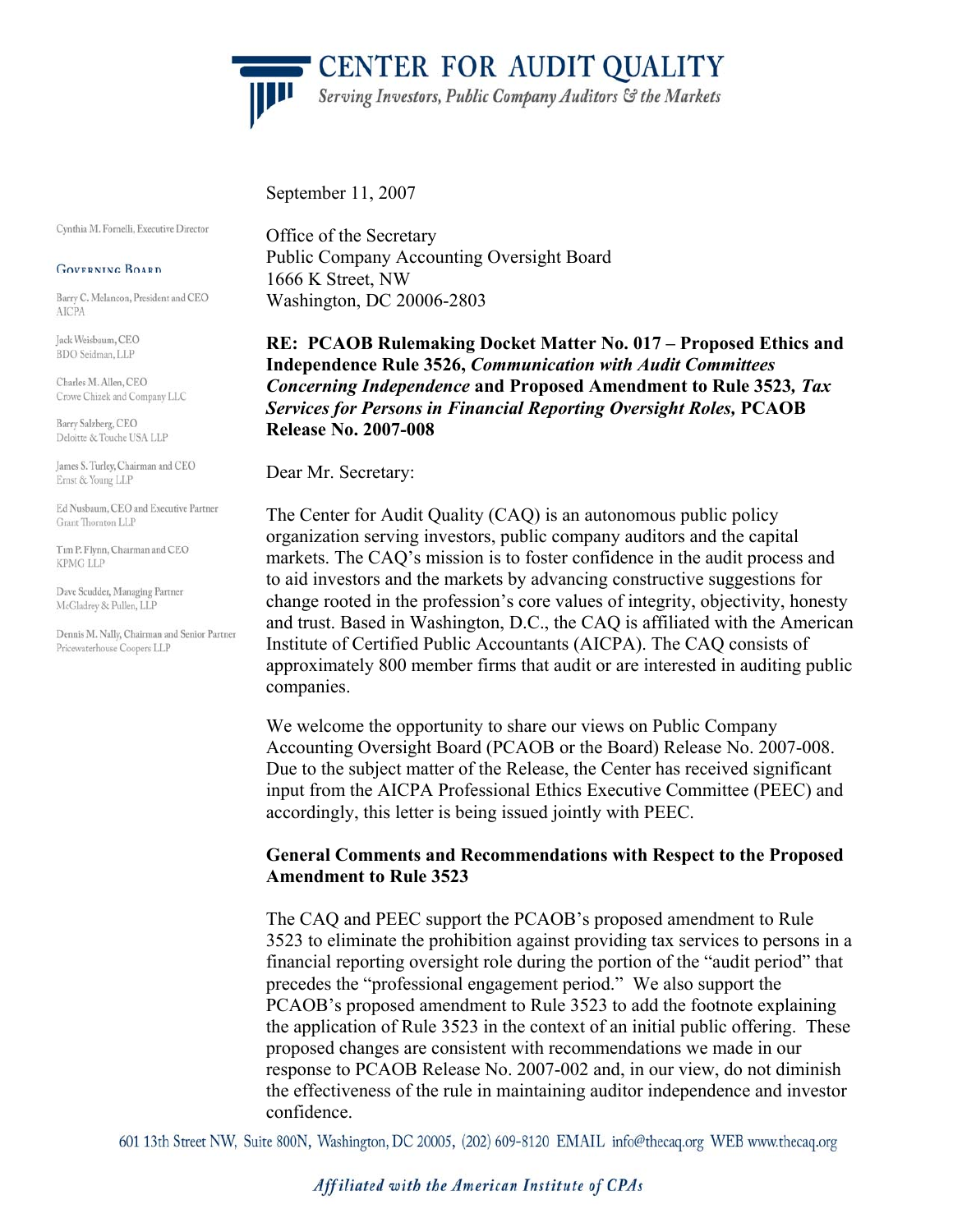**CENTER FOR AUDIT QUALITY** 

Serving Investors, Public Company Auditors & the Markets

Public Company Accounting Oversight Board Office of the Secretary September 11, 2007 Page 2 of 6

However the Board has not proposed two additional amendments to Rule 3523 that were included in our response to PCAOB Release No. 2007-002. Accordingly, we repeat the substance of those recommendations in the context of the proposed amendments:

- 1. The note the Board proposes to add to Rule 3523 explains the application of the rule in the context of an initial public offering, which is only one of several ways in which an audit client and its auditor can first become subject to the rule. For example, an audit client and its auditor can become subject to the PCAOB auditing and related professional practice standards through a reverse merger with an existing issuer, through acquisition by an existing issuer, or by exceeding the 500-shareholder threshold requiring the filing of a registration statement. We assume the Board intends that note to be applied in other circumstances where the audit client and the auditor first become subject to the rule; therefore, we recommend that the PCAOB expand the note to Rule 3523 to state, "In the context of an initial public offering, *reverse merger, or similar event that causes a registered public accounting firm to first become subject to the PCAOB's auditing and related professional practice standards with respect to an issuer,* the provision of …….."
- 2. We recommend that the 180-day transition period provided for the completion of tax services in process to persons hired or promoted into a financial reporting oversight role in Rule 3523 (c) be extended to persons in such a role at a new audit client or in situations such as those described above.

We believe, in the first instance, that failure to recognize situations similar to an initial public offering would result in significant hardship (including potential reaudits of all periods presented in the filing) to entities that first become subject to Securities and Exchange Commission (SEC) reporting requirements as a result of events (such as those described above) other than an initial public offering (an "other corporate life event"). We believe that a significant number of companies and their auditors first become subject to the SEC reporting requirements (and the PCAOB's auditing and related professional practice standards) from other corporate life events. In substance, we believe that Rule 3523 should not be applied retroactively and should only apply from the point in time that the registered public accounting firm agrees to, or begins to, perform an audit in accordance with the standards of the PCAOB.

In the second instance, we believe the lack of a transition period for tax services in process for persons in a financial reporting oversight role at a new audit client or at an audit client that first becomes subject to the PCAOB's auditing and related professional practice standards would place such persons in a position of hardship and severe disadvantage as compared to their counterparts who received a transition period upon adoption of the rule and as compared to persons hired or promoted into such positions for which the rule specifically grants a 180-day transition period. We believe 180 days is a reasonable period to complete services in process and effect a transition to a new service provider. Failure to grant a transition period in these circumstances would force any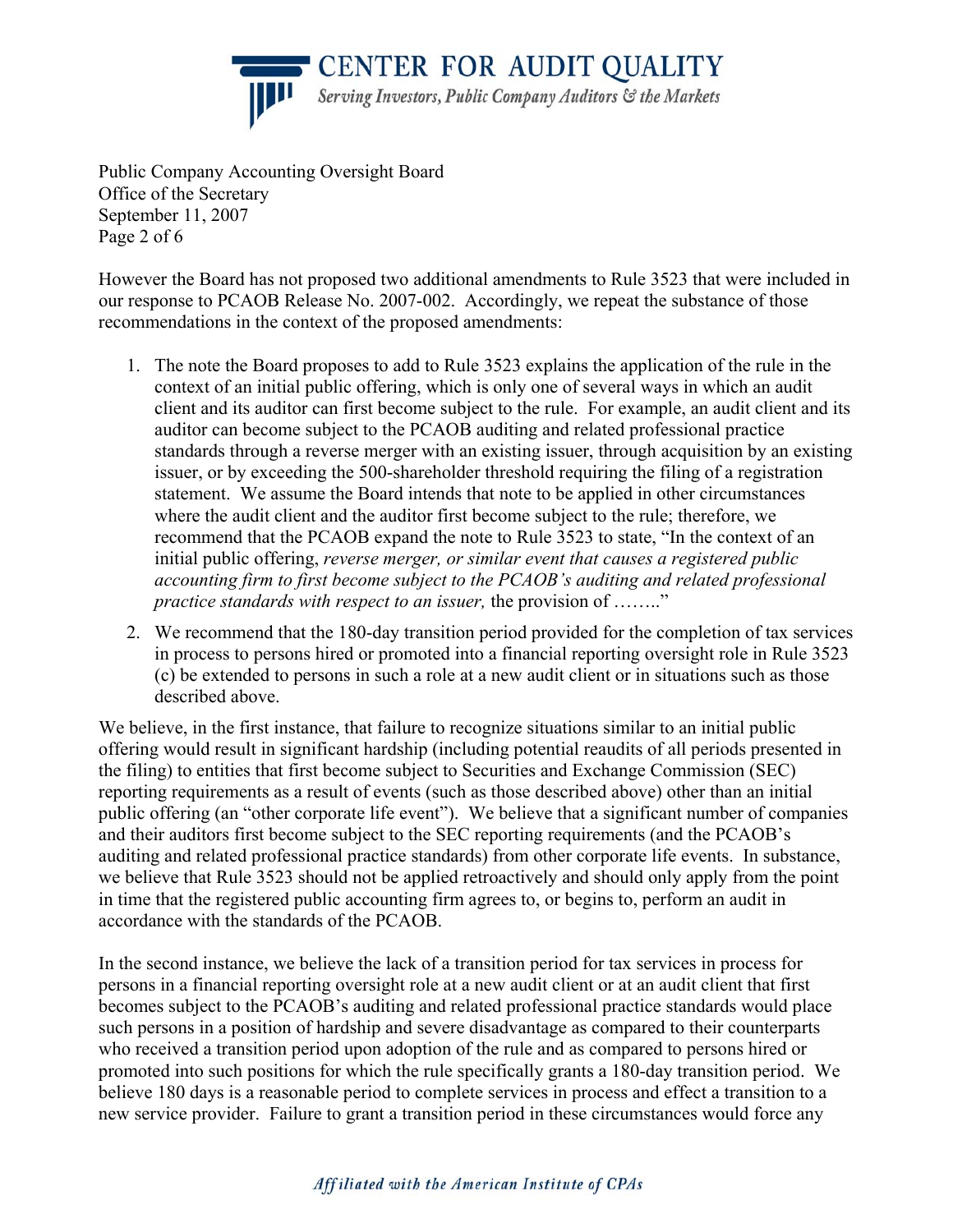CENTER FOR AUDIT QUALITY Serving Investors, Public Company Auditors, & the Markets



Public Company Accounting Oversight Board Office of the Secretary September 11, 2007 Page 3 of 6

such persons currently using the audit firm for their personal tax services to switch service providers for tax services in process at the date of engagement of the auditor, almost certainly at significant cost and personal inconvenience.

We do not believe these additional changes would diminish the effectiveness of Rule 3523 in maintaining auditor independence and investor confidence.

# **General Comments and Recommendations with Respect to Proposed Rule 3526**

In our comment letter on PCAOB Release No. 2007-002, we noted the requirements of Independence Standards Board Standard No. 1 and stated that, in our view, the requirements of that standard provided an excellent safeguard for preserving auditor independence. We are supportive of proposed Rule 3526 and offer the following general comments with respect to the proposed rule:

- 1. Although not explicitly stated in the proposed rule, PCAOB Release No. 2007-008 states, "The proposed rule would require disclosure of all relationships that may reasonably be thought to bear on independence whether those relationships existed during the period under audit or during earlier periods." This statement implies that the communication and discussion between the registered public accounting firm and the audit committee of the issuer should potentially include communication and discussion of relationships that existed in periods prior to the beginning of the audit and professional engagement period or that had been communicated, discussed and resolved in prior years. We believe that the Board should not specify the period that should be covered and allow auditors and audit committees to agree on the relevant criteria for reporting such relationships. We address this matter in further detail in our response to Question #5 below.
- 2. The proposed rule would remove the phrase "in the auditor's professional judgment" from the requirement to describe, in writing, relationships that may reasonably be thought to bear on independence. PCAOB Release No. 2007-008 acknowledges, however, "Auditors will, of course, need to apply professional judgment to determine what is reasonable under particular facts and circumstances." We do not object to the deletion of this phrase provided the final release contains a similar acknowledgment that the auditor must apply professional judgment in determining which matters are required to be communicated to the audit committee.
- 3. While we agree with the Board that requiring the communication and discussion with the audit committee prior to the engagement of the auditor only makes sense and we support it in the case of a new audit client, we are concerned that, in certain other circumstances, imposing that requirement may unnecessarily delay the filing of an initial public offering or the closing of a transaction. Under Independence Standards Board Standard No. 1, an auditor may begin work (for example on an existing audit client that decides to file a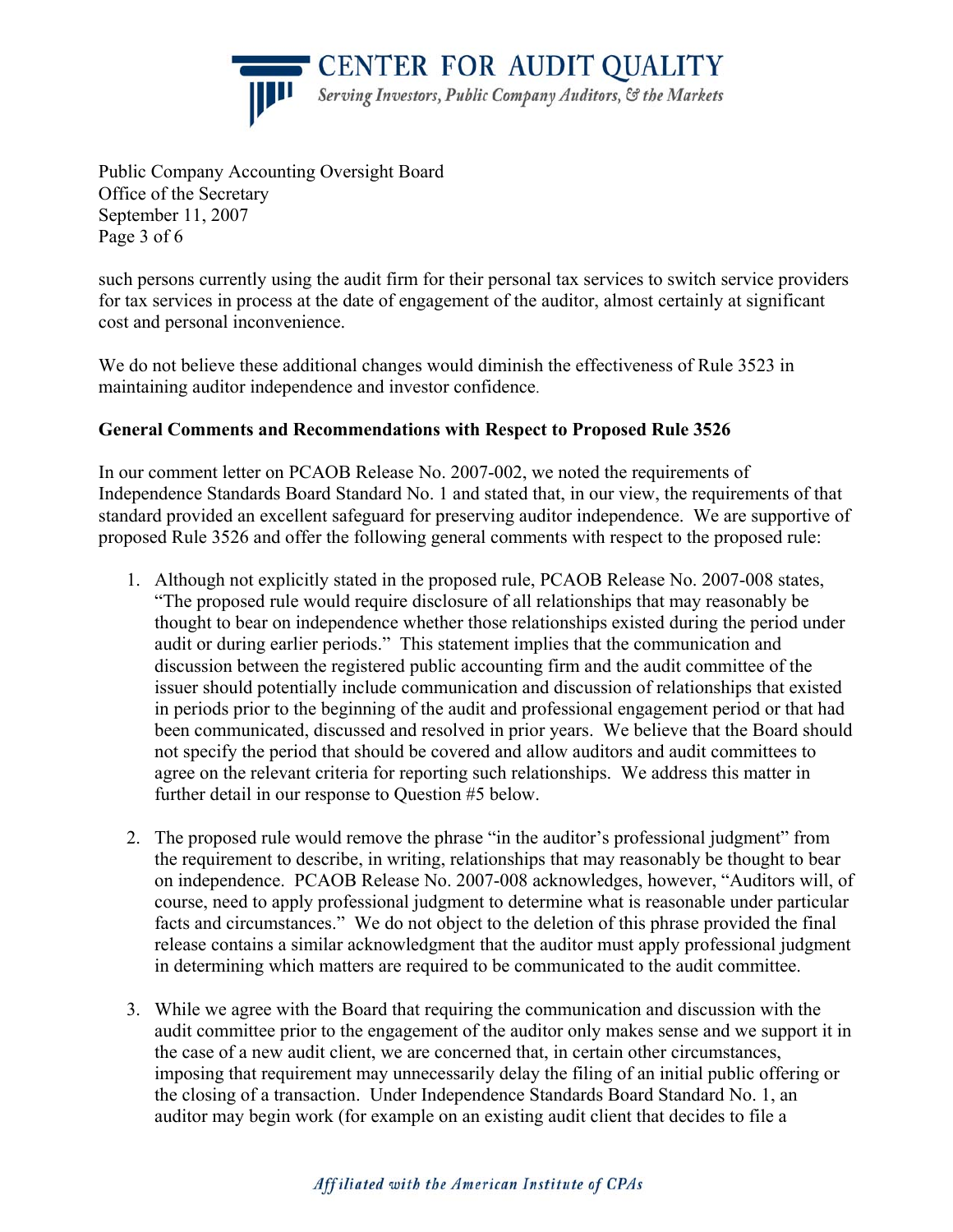**CENTER FOR AUDIT QUALITY** 



Serving Investors, Public Company Auditors, & the Markets

Public Company Accounting Oversight Board Office of the Secretary September 11, 2007 Page 4 of 6

> registration statement for an initial public offering) based upon an initial review of relationships between the firm and the audit client. The firm would then simultaneously initiate the more comprehensive review of such relationships that would be necessary to support the required communications (which would have to occur prior to the filing of any report with the SEC). If the proposed rule is adopted, registered firms could not begin work until the comprehensive review was completed, which could delay the filing of the registration statement by anywhere from a few days to a few weeks. As the Board knows, time is often of the essence when a company decides to file an initial public offering or initiate a transaction.

## **Comments and Recommendations with Respect to Matters for which Comments were Specifically Solicited**

**1. Would proposed Rule 3526 assist registered firms and audit committees in fulfilling their respective obligations with respect to auditor independence?** 

We are supportive of proposed Rule 3526 and believe that Independence Standards Board Standard No. 1 already requires accounting firms to make the kinds of communications that would be required by proposed Rule 3526. Accordingly, the purpose of the proposed rule appears to be to (a) expand the communications to include relationships between the auditor and persons in a financial reporting oversight role at the audit client; (b) require the communications prior to engagement of the auditor; (c) remove the phrase "in the auditor's professional judgment" as a modifier to the phrase "relationships that may reasonably be thought to bear on independence"; and (d) require the audit firm to document the substance of its independence discussions with the audit committee.

We have addressed specific implementation and transition issues in our general comments on the proposed rule and responses to certain questions included in the Release.

## **2. Would proposed Rule 3526 assist audit committees in making a decision regarding the appointment of a new auditor?**

We believe that audit committees should possess knowledge of the relationships contemplated by Rule 3526 prior to appointing their auditor. We believe that auditors are currently identifying all such relationships as part of the proposal process for a new audit client and auditors and audit committees are currently discussing and resolving such matters prior to the appointment of the auditor. Accordingly, we do not believe the rule would significantly change practice.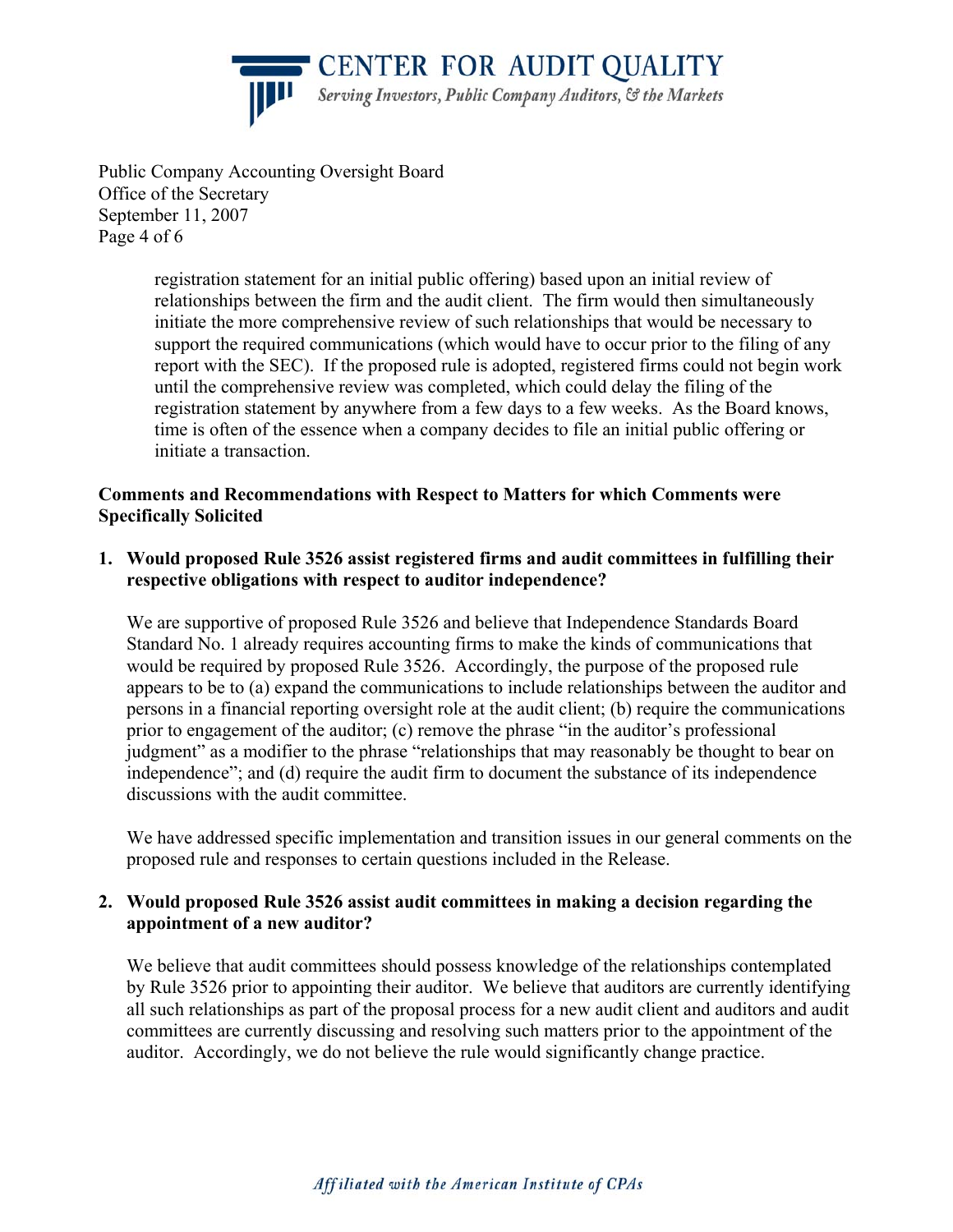CENTER FOR AUDIT QUALITY Serving Investors, Public Company Auditors, & the Markets

Public Company Accounting Oversight Board Office of the Secretary September 11, 2007 Page 5 of 6

**3. Should proposed Rule 3526 require the registered public accounting firm to communicate any additional matters on auditor independence to the audit committee? If so, what specific communications should the auditor be required to make to the audit committee?**

No, we believe audit committees and auditors are currently working together to identify any additional information regarding auditor independence that should be communicated and discussed based on the unique facts and circumstances of the company.

**4. To what extent if any, are accounting firms already making the kinds of communications that would be required by proposed Rule 3526?**

See response to questions 1 and 2 above.

**5. Should the initial communication required under proposed Rule 3526(a) be limited to relationships that existed during a particular period? If so, why and how long should the period be?**

The relationships that are deemed to potentially impair an audit firm's independence are generally limited to those that existed during the audit and professional engagement period. Accordingly, the initial communication should cover all relationships that existed during the audit and professional engagement period, which in the case of an initial public offering or reverse merger, could cover several years. Relationships that existed prior to the beginning of the audit and professional engagement period may be relevant to the extent those relationships have continuing implications during the audit and professional engagement period or limit the auditor's ability to audit adjustments to financial statements of prior periods. As a general rule, relationships that existed prior to the beginning of the earliest audited period included in the audit client's current SEC filings would not be relevant.

We believe that the rule need not specify the period to be covered during the initial communication and that subsequent annual communications should be limited generally to relationships that existed subsequent to the most recent annual (or, initial in the case of the first annual) communication. We believe that guidance of this nature is best set forth in the discussion contained within the rule release rather than within the rule itself.

**6. Should the Board provide a transition period in Rule 3523 to allow a registered public accounting firm to complete covered tax services once the professional engagement period begins? If so, why is such a transition period necessary? How long should any such transition period be?**